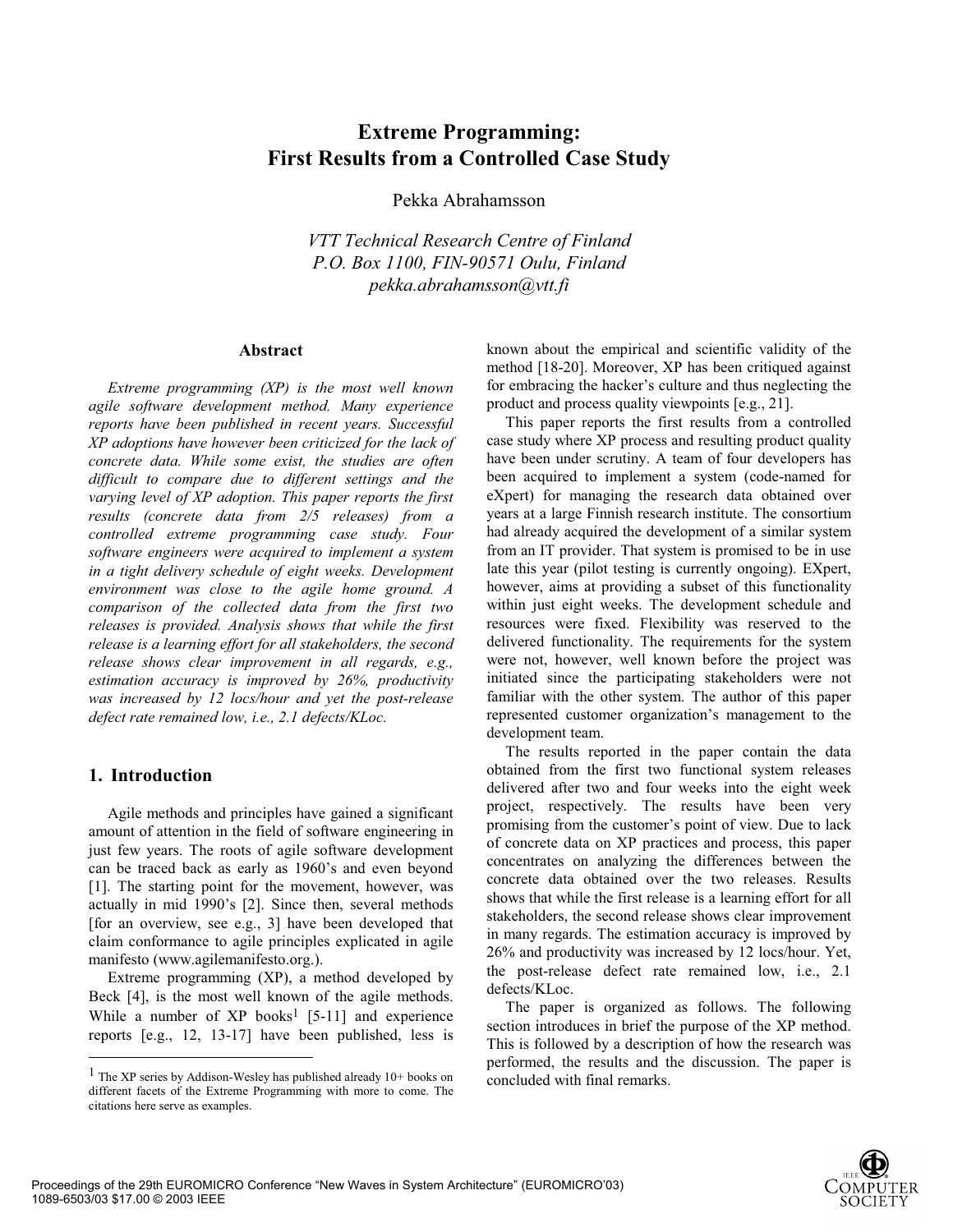# **2. Extreme Programming**

Extreme Programming is one of several agile software development methods that have emerged in the past few years. Of all the existing agile methods, XP however is the most well known. XP was first introduced in [22] and it focuses on delivering immediate business value to the customer. The XP process can be characterized by short development cycles, incremental planning, evolutionary design, and its ability to response to changing business needs. The method itself is built around what appears to be easy-to-understand set of practices, which have been documented in the literature (see references for details). These practices are planning game, small releases, metaphor, simple design, testing (test-driven development), refactoring, pair programming, collective ownership, continuous integration, 40-hour work week (also known as sustainable pace) and on-site customer, just rules and open workspace. In addition, spikes [8] is also often associated to the XP method's practices.

The XP method is designed to meet the needs of a skilled small (i.e., less than 10 developers) team that is working in a co-located office together with the customer developing software that is not safety-critical on an objectoriented technology [4]. This type of situation is what can be called an ideal surrounding for the XP method or what Boehm [23] calls an agile home ground. This case study falls within this description.

# **3. Research design**

This section describes how the research design for the study is laid out.

### **3.1. Research method**

The title of the paper indicates the use of a case study research method [e.g., 24]. However, the boundaries between different research methodologies and data collection techniques are often overlapping to certain extent [25], which is evidenced in this study. Cunningham [26], for example, relates action research as one form of case study research. In action research the focus is more on what practitioners do rather than what they say they do [27]. This certainly is the position taken in this study. Moreover, Järvinen [28] follows Oquist [29] and argues that action produces knowledge to guide practice, which is the principal aim of this study. In action research, the modification of reality requires the possibility to intervene [30]. The author was in the role of management in the study and mediated the release post-mortem analysis [31] sessions, which were performed after each software release. In the post-mortem analysis session the project team proposed changes to the implementation process. Thus, the origins for modification of reality came from the project team, not from the researchers.

The term "controlled" in the paper's title is used purposefully. This comes from an observation that the researchers were in a position to design the implementation environment (see next subsection of research setting) beforehand. Using a taxonomy proposed by Baskerville and Wood-Harper [32], the main type of research – case study or action research – methodology employed was that of participatory "action research", in which the investigator participates (or intervenes) in organizational daily work and treats subjects as equal coworkers. The level of author's involvement differed from mere observation (i.e., through obtained data) to actual implementation (i.e., post-mortem analysis session, daily meetings with the project team). The focus is on organizational development and advancing scientific knowledge on the subject matter for academia. In this case, advancing scientific knowledge implies the effort to explore and to understand the process of extreme programming in the context of developing information systems.

### **3.2. Research setting**

A team of four developers was acquired to implement a system (code-named for eXpert) for managing the research data obtained over years at a Finnish research institute. A metaphor that better describes the intended purpose of the system is a large "virtual file cabinet", which holds a large number of organized rich (i.e., annotated) links to physical or web-based resources. The system is an web-based client-server solution.

| Item                    | <b>Description</b>            |  |
|-------------------------|-------------------------------|--|
| Language                | Java (JRE 1.4.1), JSP (2.0)   |  |
| Database                | MySQL (Core 4.0.9 NT, Java    |  |
|                         | connector $2.0.14$ )          |  |
| Development Environment | Eclipse $(2.1)$               |  |
| <b>SCM</b>              | $CVS(1.11.2)$ ; integrated to |  |
|                         | Eclipse.                      |  |
| Documents               | MS Office XP                  |  |
| Web Server              | Apache Tomcat (4.1)           |  |

#### **Table 1. Technical implementation environment**

The four developers were  $5-6$ <sup>th</sup> year students with 1-4 years of industrial experience in software development. Team members were well-versed in the java programming language and object-oriented analysis and design approaches. Two weeks prior to project launch the team performed a self-study by studying two basic books on XP [i.e., 4, 8]. A two day hands-on training on XP practices,

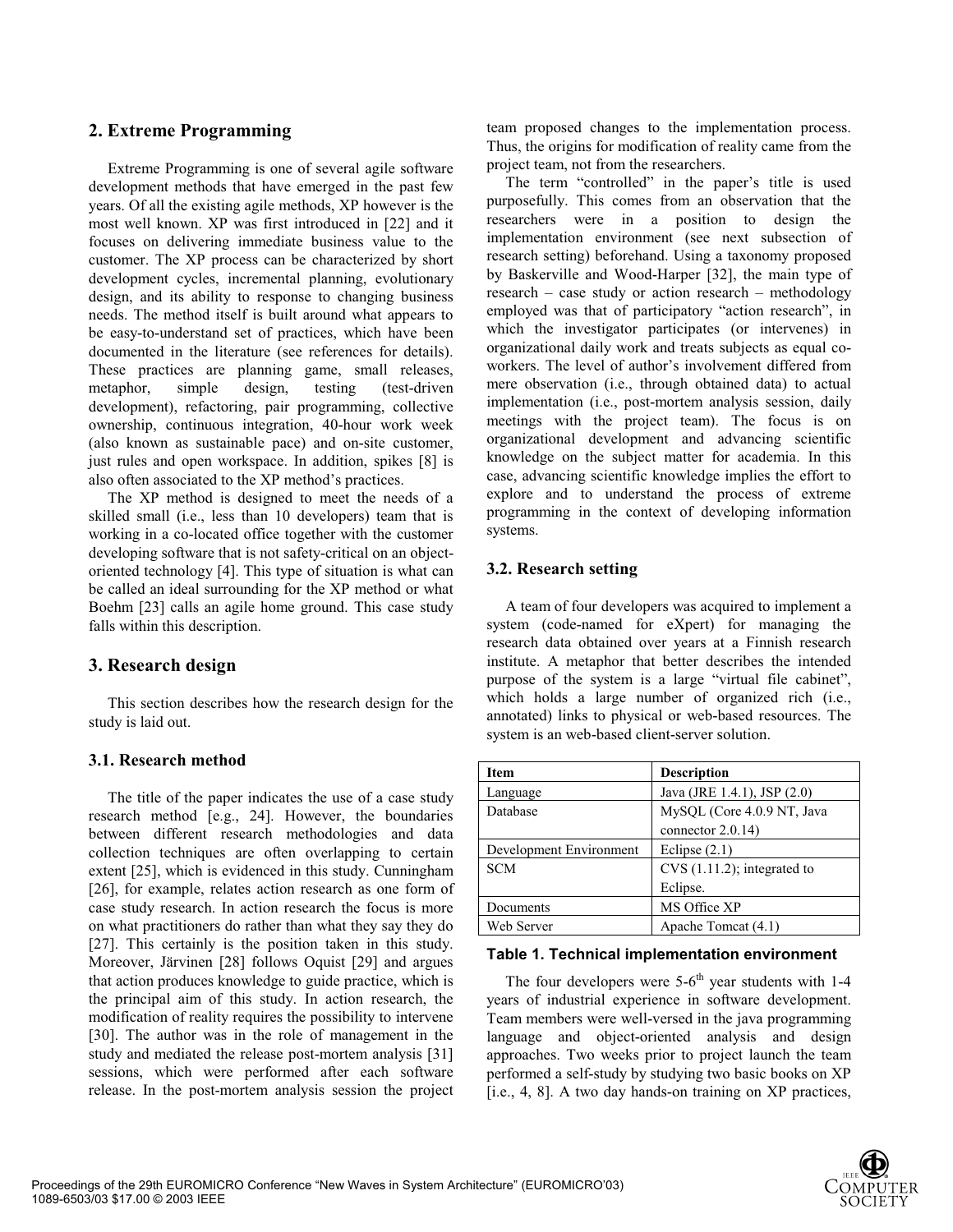the development environment and software configuration management tools was organized to ensure that the team has a basic understanding on XP issues and the technical environment. Table 1 shows the details of the technical environment used for the development of eXpert system. Thus, this study focuses on a development team that is novice to extreme programming practices.

The team worked in a co-located development environment. The customer (i.e., a representative from the research institute) shared the same office space with the development team. The office space and workstations were organized according to the suggestions made in the XP literature to support efficient teamwork. Unused bookshelves, as an example, were removed in order to have a maximum amount of empty wall space for user stories and task breakdowns, architecture description, etc.

#### **4. Results**

As indicated earlier, due to a lack of empirical data from XP process, this paper concentrate on reporting concrete metrics data obtained from the first two releases. Thus, while qualitative data has been collected on XP practices and the process, they will be reported elsewhere. The concrete metrics involve effort usage for each task and XP practice with a precision of 1 minute, development work size using automated counters for Java and JSP, development time defects (including type, severity), postrelease defects (found by 17 allocated system testers) and the number of enhancement suggestions made by testers. Work commit size was drawn from the CVS tool. The quality of the data obtained was systematically monitored by the project manager, dedicated metrics responsible and the on-site customer.

| <b>Collected data</b>                     | <b>Release 1</b> | <b>Release 2</b> | <b>Total</b> |
|-------------------------------------------|------------------|------------------|--------------|
| Total work effort (h)                     | 195              | 190              | 385          |
| Task allocated actual hours               | 136 (70%)        | $95(50\%)$       | 231 (60%)    |
| # LOCs implemented in a release           | 1821             | 2386             | 4207         |
| Team productivity (loc/hour)              | 13.39            | 25.12            | 18.21        |
| # User stories implemented                | 5                | 8                | 13           |
| # User stories postponed for next release | $\Omega$         |                  |              |
| User story effort (actual, median, h)     | 10.1             | 8.3              | 9.2          |
| User story effort (actual, max, h)        | 63.1             | 26.9             | 63.1         |
| # Tasks defined                           | 10               | 30               | 40           |
| Task effort (actual, median, h)           | 11.7             | 2.9              | 4.1          |
| Task effort (actual, max, h)              | 32.3             | 8.8              | 32.3         |
| # post-release defects                    | 4                | 5                | 9            |
| Post-release defects/KLoc                 | 2.19             | 2.10             | 2.14         |
| # post-release enhancement suggestions    | 11               | 12               | 23           |
| Pair programming $(\%)$                   | 92               | 73               | 82           |
| Customer involvement $(\% )$              | 5                | 6                | 5.3          |

#### **Table 2. Concrete data from two-week releases**

Table 2 shows the data obtained from the first two releases. The total column shows the cumulative data from the two releases.

Total work effort dedicated to project work remained constant in the first two releases. However, the direct hours dedicated to tasks was reduced from 70% to 50%. None-task allocated work was the effort spent to planninggame, data collection, project meetings, brainstorming, coaching and not anticipated extra pre-release testing. The team productivity did however improve from 13.39 to 25.12 loc/hour. The first release contained tasks not related to user functionality such as finalizing the technical set up of the development environment. This explains partly the increase in team productivity.

The team implemented five user stories in the first release and eight in the second. The median user story size (hours) for the first release was 10.1 hours and 8.3 for the second. The maximum size of a user story in the first release was 63.1 hours. In the second release, the maximum size was reduced to 26.9 hours. While only 10 tasks were defined for the first release, the second release contained already 30 tasks. Similarly, the median size of a task was reduced from 11.7 to 2.9 hours, and the maximum size of a task was reduced from 32.3 to 8.8 hours.

17 testers were allocated for a brief (i.e., max 45min) and intensive (i.e., testing was to be performed within four hours from system release) user functionality test. Testers discovered four defects after the first release and five defects after the second release. The defect density for the first release was thus 2.19 defects/KLoc and 2.10 for the second. The defect density was found to be satisfactory giving an indication of the overall product quality. Testers also proposed 11 enhancements (i.e., new or improved functionality) after the first release and 12 following the second release.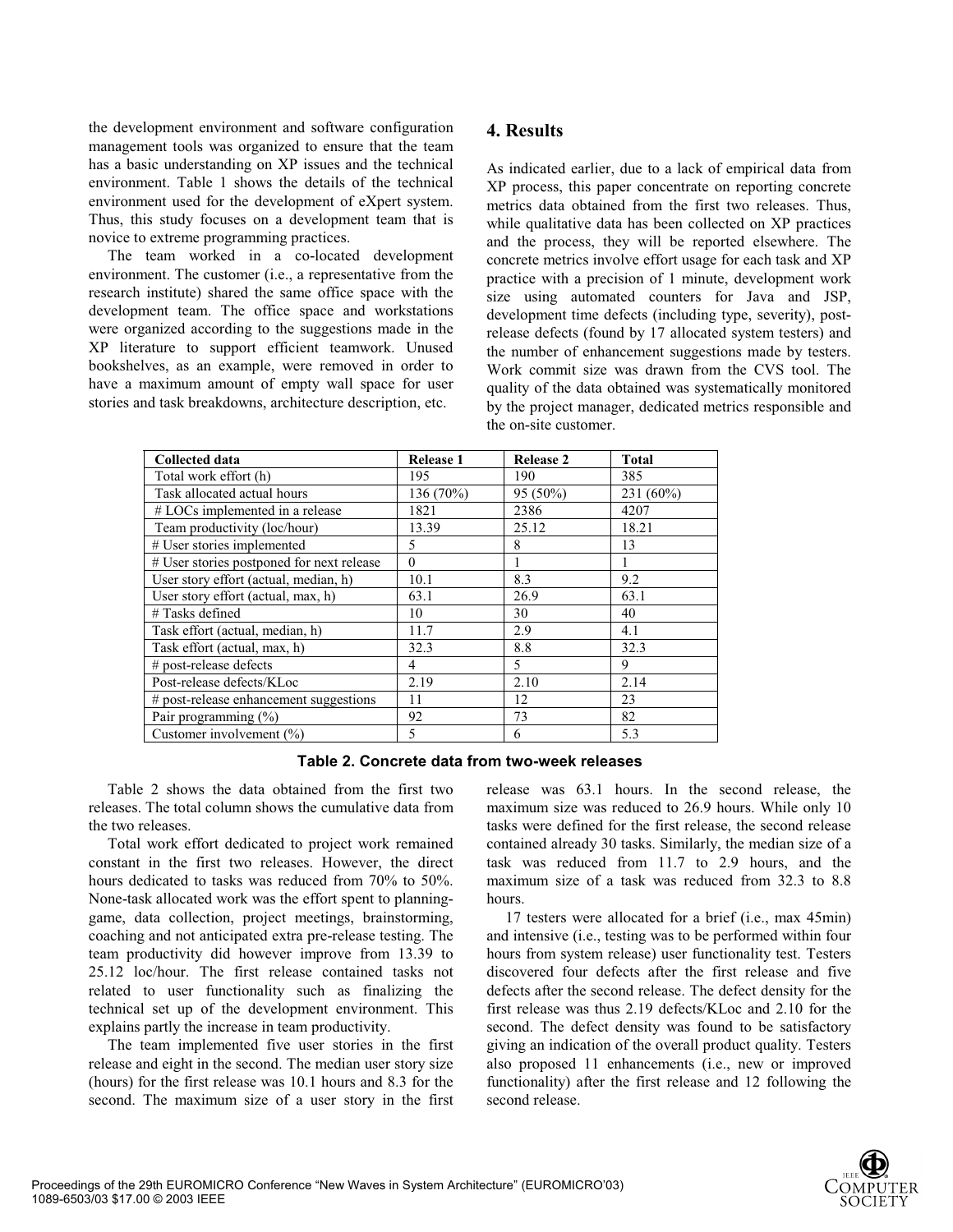Pair programming was extensively practiced in the development of the first release (92%) but was reduced to 70% in the second release. While the customer shared the same office with the development team and thus was present close to 100% of the total time, the actual customer involvement was only 5% in the first release and 6% in the second release.

Figure 1 displays the overall effort distribution for the first two development cycles. Data shows that in this project roughly 9% is required for planning the release contents. Project management activities, which include data analysis, monitoring the progress of the project and the development of project plan require 11% of the total effort. Coding in terms of unit test development, production code, development spikes and refactoring take 54% of the total effort. Daily project meetings took 7%

and the overhead caused by data collection was only 2%. All the design documentation including architectural description is displayed in the walls of the development room. The effort spent on an "design" phase is only 2%. This is actually the time used for architecture design. The simple design practice involved in the pair programming coding was not separately tracked. The principal amount of effort was spent directly on tasks, 68% in the first release and 54% on the second release.

User stories and tasks were documented and displayed in the walls as well. The system documentation for the maintenance purposes will be produced in the last two releases when the system architecture and the user functionality has stabilized enough and is not subject to constant changes.





XP literature has argued that the first release for a novice XP team is a significant learning effort. This argument is supported by the data obtained from this study. Figure 2 shows how the development team learned to decompose the customer defined user stories in smaller segments, which facilitated the project monitoring as well as the story development. Actual effort spent to implementing a task was reduced also significantly. The difference is also clear in the variance indicating better story and task definition.

User story effort estimates are derived from the task estimates. Literature has shown that an ability to estimate accurately is a skill that is learned over time [33]. As suspected, the team had major difficulties in decomposing the contents of the first release into tasks that can be accurately estimated as shown in Figure 3. Estimation accuracy does not appear to improve for the second release but when the actual effort expenditure (in terms of hours, lower graph) caused by a faulty estimate is inspected, the median value (based on 30 tasks) is close to zero hours (i.e., for the second release). This indicates that while the estimates were not accurate (note, tasks were mostly overestimated), the problem was mitigated by having defined considerably smaller tasks. The project manager was able to take necessary actions on daily rather than on weekly basis.

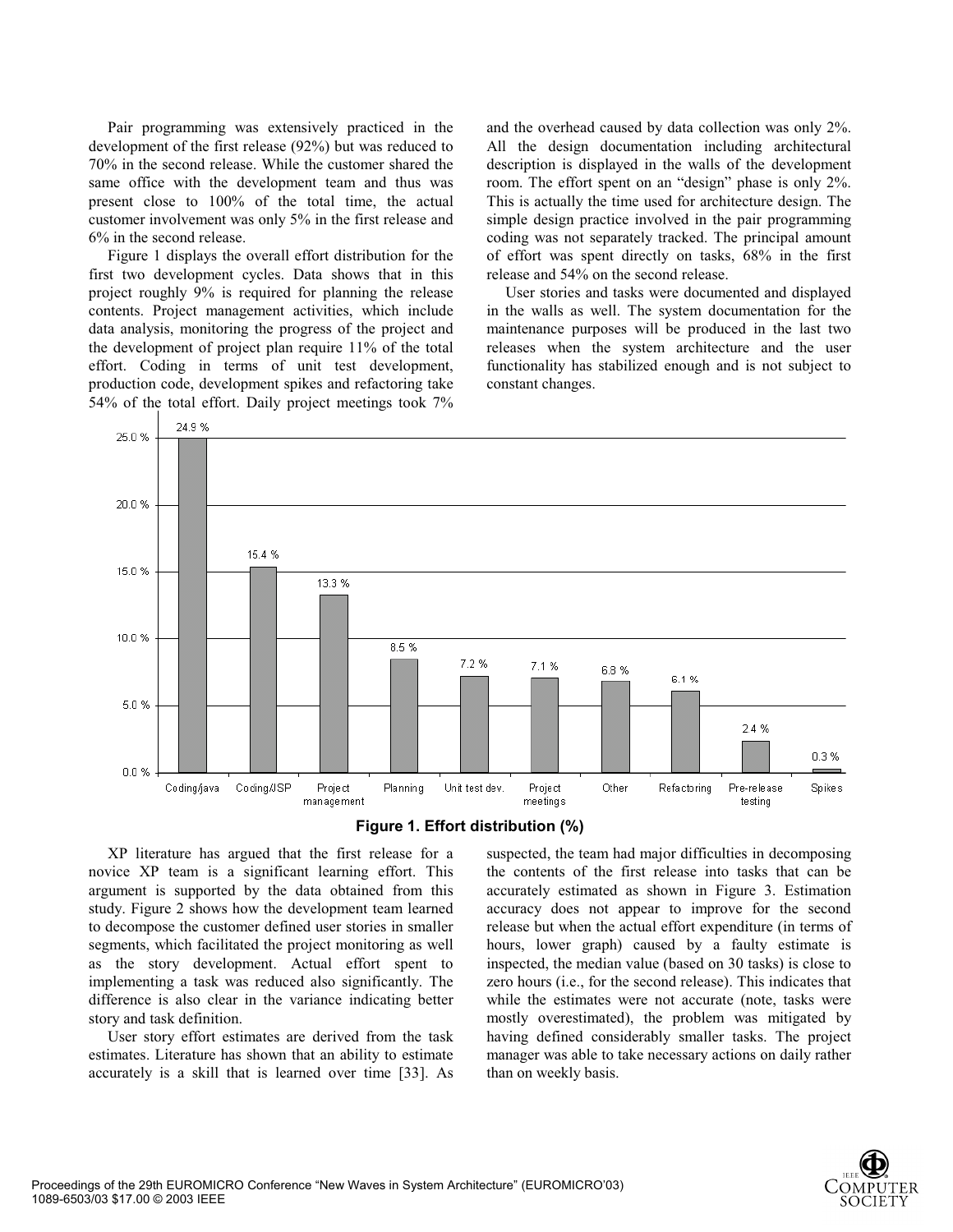**ACTUAL STORY BASED EFFORT USAGE**





**Figure 2. Actual effort spent for user stories and tasks**

**ESTIMATION ACCURACY: USER STORIES, ERROR IN %**



**ESTIMATION ACCURACY: USER STORIES, ERROR IN EFFORT EXPENDITURE (HOURS)**





### **5. Discussion**

The results presented in the previous section emphasized the differences between the two system releases in the eXpert project from several viewpoints.

An important finding that can be identified already at this stage of the project is the little need for actual

customer involvement in the project. This finding is not in line with the XP literature. Many authors [e.g., 34, 35, 36] maintain that often customer's work effort is very high. In this case, while customer was present close to 100% of the total time, only 5.3% of his work effort was required to assist the development team in the development. However, the mere presence of the customer was highly appreciated by the development team. They viewed that the customer

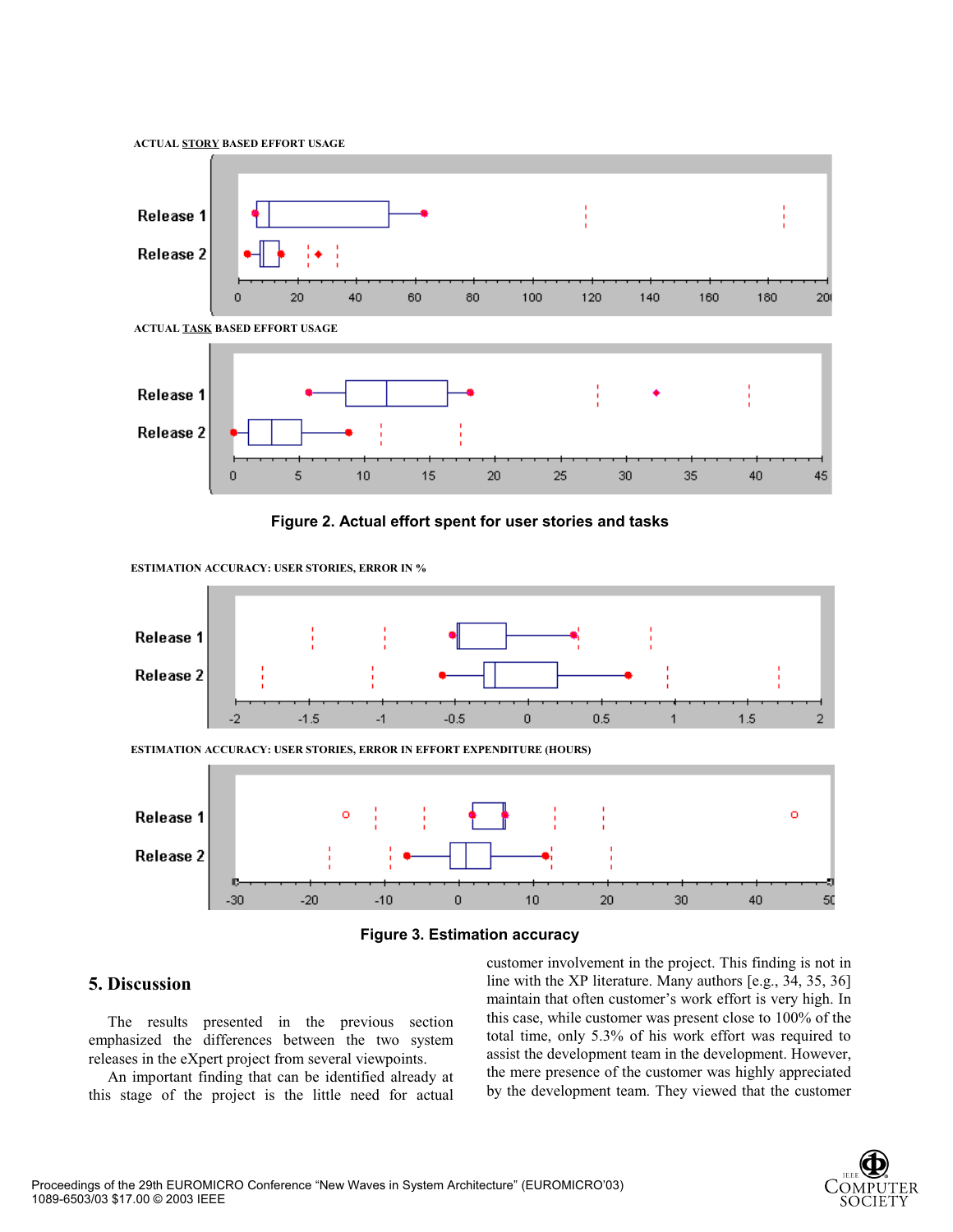organization values the system high and this was seen to work as a motivating factor for the team. Thus, regardless of the required effort usage, on-site customer can be seen as an important stakeholder in the project. It should be noted that in this case study, customer did not develop acceptance tests. He was performing this task manually at the end of each release cycle.

As stated earlier, the post-release defect density was at an acceptable level, i.e. 2.19 and 2.10 defects/Kloc, respectively. This result can be seen positive from three perspectives. First, an early insight was gained to the overall product quality. If more bugs would have been discovered, necessary actions could have been taken rapidly to mitigate the problem with defects. Second, the testing team forms a part of the user group who will make use of the system when it is finally released. Thus, apart from testing the user functionality, they had an opportunity to influence the content of the future releases. Research has shown that user involvement in the systems development process has a positive impact on the subsequent system adoption and use [37]. In the two releases altogether 23 new or enhanced user functionality suggestions were received. Also, the eXpert testers were able to observe how the development proceeds from the very first release to the final fully functional system. The third advantage related to low defect density and the testing process is the rapid feedback acquired for the development team. The customer representative collected and categorized the suggestions (and bugs) reported over the weekend and presented the results on the following Monday to the development team – another sign demonstrating customer commitment to the project.

Pair programming is one of the most researched XP practices [see e.g., 38, 39-44]. In the first release, 92% of the programming effort was done in pairs. This was reduced to 73% in the next release. Williams [39] has argued that only after having effectively experimented with the pair programming practice, an estimation can be made where it delivers the most value and where it proves ineffective. Clearly, two weeks is not sufficient for a through evaluation of a single practice but due to the tight delivery schedule, the team was able to make decisions regarding each practice in the post-release analysis. However, the fact that the pair programming time remained above 70% in the second release demonstrates that the team felt comfortable with it. More importantly, the development time productivity achieved in the second release (i.e., 25.12 Loc/hour) is close to the same as e.g. PSP research [45] has consistently shown. The fact that the pair programming was less practiced in the second release and at the same time the productivity was increased is not necessarily related since the first release contained tasks not related to delivering user functionality, e.g., database configurations, software installations.

In software engineering in general, accurate effort estimates are difficult to attain [33]. Initial estimates can often be better regarded as "guesstimates" [46]. Regarding the XP process of producing the estimates, McBreen [21, p. 60] was doubtful about the value of XP planning game: "The accuracy of the estimates produced during the planning game needs to be investigated, especially for organizations that are just adopting XP. [...] I wonder how long it takes a new XP team to get good at the Planning Game." This paper gives some concrete results in this regard. The estimation accuracy was improved in terms of estimation error (median error reduced from –48% to – 22%) and mis-allocated development time due to inaccurate estimations was also reduced from 5.8h to 0.8h. To support this finding, Langr [47] argued that "Initial estimates are going to be inaccurate in any process. In XP, the team has lots of opportunities to estimate and to learn how to do it well – the team hones their estimating skills every two weeks." This study thus supports Langr's argument. Our findings indicate that a novice XP team is very careful about making too optimistic estimates. However, it took them only two weeks to realize this. The team in this study continued to overestimate in the second release but the accuracy was improved dramatically. Learning to execute the planning game routines was facilitated by a clear agreement on the procedures, roles and responsibilities.

Only one story implementation has been postponed so far. This did not come as a surprise for the customer since he was present, and he gave the approval after having consulted with the management about the change in the release contents. It was agreed before the project started that the release date should not be postponed but the content can be negotiated if the team so desires. This is in line with what Humphrey [48] discusses about making a commitment and keeping it. The team commits to the release schedule and the contents are negotiated. If any changes are to be made, an early warning must be given. One of the goals for the project was that no overtime work is needed. So far, this has been achieved.

Finally, and most importantly, the development team has convinced the customer organization that they are able to deliver the system within the time limits defined. The only concern is that the customer organization becomes eager to want more functionality that the development schedule allows.

# **6. Conclusions**

Agile movement has gained significant attention in the software engineering community in the last few years. While concrete data about the various aspects of the XP process are emerging, less data is available regarding the resulting product. This may be due to the fact that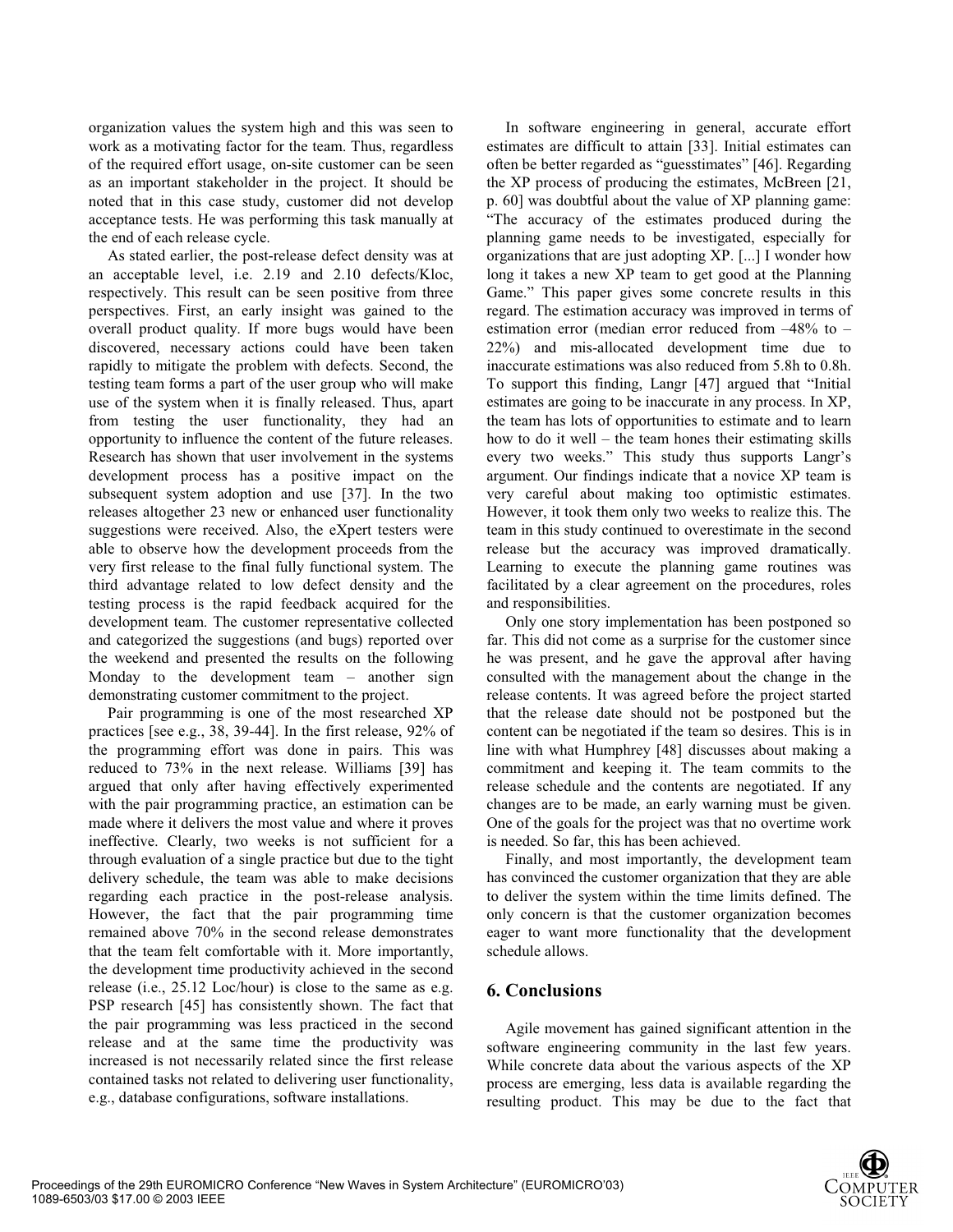companies are not willing to reveal these details. This paper reports the first results from a controlled case study where a team of four developers was acquired to develop a fully operational system for managing the research institute's research data in eight weeks. Due to the tight schedule, the functionality was not fixed. The concrete results reported are based on the first two system releases. The resulting product was tested by 17 testers who used a maximum of 45 minutes to test the defined user functionality. The data shows that the post-release defect rate was 2.1 defects/Kloc, which can be seen acceptable for a product yet at production state. The comparison of the results from the first two releases shows furthermore that there is a rather steep learning curve when adopting the XP process for a team that is novice in XP practices. The first release thus is basically about learning while the second release already shows improvement in all regards. For example, the user and task definition skills are improved as well as the estimation skills. For the specific details see section three.

It should be noted that the team collected more data about their work than is the case usually. This was achieved by placing value on the data collection. This is in accordance to basic values of agile thinking. The development team is designed to deliver business value for the customer organization. The research institute had thus a dual goal for the project. The issue of data collection was addressed before the project and periodically re-enforced by having the management to ask to see some of the basic data. While the data collection and recording took only about 2% of the total development time, it was found to be an issue producing discomfort. If the client organization does not require detailed data about the development process, the team may easily lag behind in data collection. For this, certain data collection rules must be established within the development team. In our case, the team decided to put up a sheet on the wall where each developer will sign their name after the data has been recorded at the end of the working day to ensure that the commitment to collect and record data has been met.

The data obtained can be used by other organizations working in similar  $-$  i.e. close to the agile home ground  $$ environment. Especially, attention should be paid in designing how much effort can be allocated to tasks. This study has shown that at least in the beginning of an XP project, no more than 50-60% of work effort should be allocated directly to tasks. Also, project management appears to require more effort than initially thought.

We will continue to follow up the development process and will report the concrete results from the project as a whole when the system is delivered. The resulting product quality will be inspected from different perspectives including the system code quality. Qualitative data about the process and practices are being collected systematically throughout the development project and all participating stakeholders will be interviewed to evaluate the progress. We believe that the data reported in this paper is of value for practitioners and researchers in the field. More concrete data is needed for the agile movement to progress beyond the practicing enthusiastic.

While software professionals seek a rational basis for making a decision which method they should adopt, the scientific and empirical foundation for such a rationalization is often missing. Fenton [49] reminded that methods introduced continue be based more on faith than on empirical data. There is no quick solution to this problem. As an answer, Fenton suggested that only by gradually contributing to the empirical body of knowledge within the specific area of application are we as researchers and practitioners in a better position to make our decisions on the methods and practices we want to use. This paper has served for this specific purpose.

### **Acknowledgments**

The author would like to thank the development team for their effort in collecting the data, Mr. Juha Koskela at VTT Technical Research Centre for his considerable effort as in the role of an on-site customer for the project, and the three anonymous reviewers for their comments on the early version of the paper.

# **References**

- [1] C. Larman and V. R. Basili, "Iterative and incremental development: A brief history," *IEEE Software*, vol. 20, pp. 47-56, 2003.
- [2] L. Williams and A. Cockburn, "Agile software development: It's about feedback and change," *IEEE Software*, vol. 20, pp. 39-43, 2003.
- [3] P. Abrahamsson, O. Salo, J. Ronkainen, and J. Warsta, *Agile software development methods: Review and Analysis*. Espoo, Finland: Technical Research Centre of Finland, VTT Publications 478, http://www.inf.vtt.fi/pdf/publications/2002/P478.pdf, 2002.
- [4] K. Beck, *Extreme programming explained: Embrace change*. Reading, MA.: Addison Wesley Longman, Inc., 2000.
- [5] W. C. Wake, *Extreme Programming Explored*: Addison-Wesley, 2001.
- [6] G. Succi and M. Marchesi, "Extreme Programming Examined: Selected Papers from the XP 2000 Conference," presented at XP 2000 Conference, Cagliari, Italy, 2000.
- [7] R. M. a. J. Newkirk, *Extreme Programming in Practice*: Addison-Wesley, 2001.
- [8] R. Jeffries, A. Anderson, and C. Hendrickson, *Extreme Programming Installed*. Upper Saddle River, NJ: Addison-Wesley, 2001.
- [9] R. Hightower and N. Lesiecki, *Java Tools for Extreme*